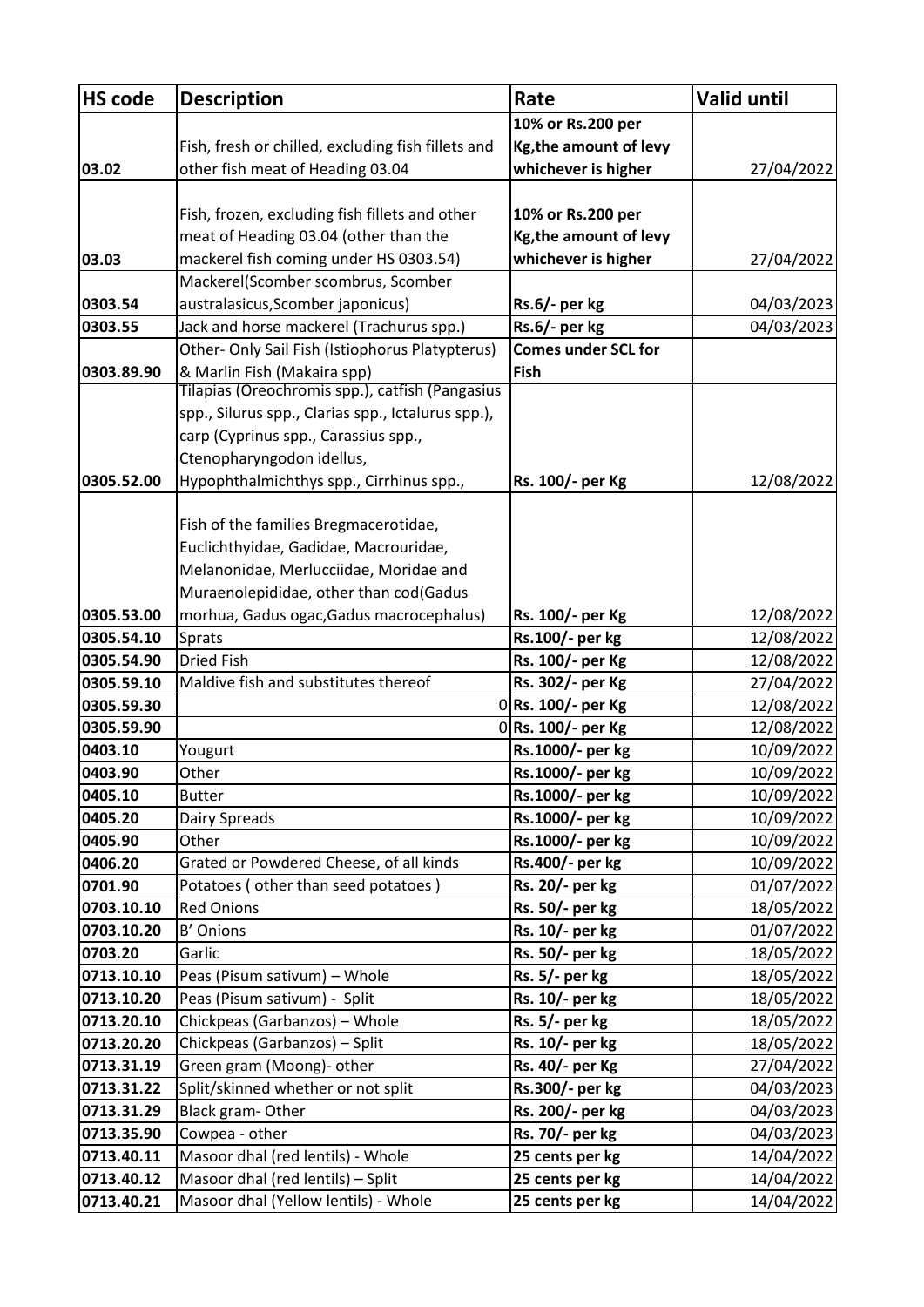| 0713.40.22 | Masoor dhal (Yellow lentils) - Split        | 25 cents per kg  | 14/04/2022 |
|------------|---------------------------------------------|------------------|------------|
| 0801.11.90 | <b>Other- Desicated Coconuts</b>            | Rs.300/- per kg  | 24/05/2022 |
| 0804.10.10 | Dates - Fresh                               | Rs. 1/- per Kg   | 28/08/2022 |
| 0804.10.20 | Dates - Dried                               | Rs. 1/- per Kg   | 10/09/2022 |
| 0804.50.50 | Mangoesteens - fresh                        | Rs. 200/- per Kg | 27/04/2022 |
| 0804.50.60 | Mangoesteens - dried                        | Rs. 200/- per Kg | 27/04/2022 |
| 0805.10.10 | Orange - Fresh                              | Rs. 200/- per kg | 10/09/2022 |
| 0805.10.20 | Orange - dried                              | Rs. 125/- per kg | 18/05/2022 |
| 0805.22.10 | Clemantines - Fresh                         | Rs. 120/- per kg | 15/06/2022 |
| 0805.22.20 | Clemantines - Dried                         | Rs. 250/- per kg | 15/06/2022 |
| 0805.29.10 | Other - Fresh                               | Rs. 120/- per kg | 15/06/2022 |
| 0805.29.20 | Other-Dried                                 | Rs. 250/- per kg | 15/06/2022 |
| 0805.40.10 | Grape fruit including pomelos- Fresh        | Rs. 285/- per kg | 15/06/2022 |
| 0805.40.20 | Grape fruit including pomelos- Dried        | Rs. 300/- per kg | 15/06/2022 |
| 0805.50.10 | Lemons - Fresh                              | Rs. 350/- per kg | 18/05/2022 |
| 0805.50.20 | Lemons - Dried                              | Rs. 400/- per kg | 18/05/2022 |
| 0805.90.10 | Other - Fresh                               | Rs. 300/- per kg | 15/06/2022 |
| 0805.90.20 | Other - Dried                               | Rs. 375/- per kg | 15/06/2022 |
| 0806.10    | Grapes - Fresh                              | Rs. 300/- per kg | 10/09/2022 |
| 0806.20    | Grapes - Dried                              | Rs. 300/- per kg | 10/09/2022 |
| 0808.10    | Apples - Fresh                              | Rs. 300/- per kg | 10/09/2022 |
| 0808.30    | Pears                                       | Rs. 220/- per kg | 15/06/2022 |
| 0808.40    | Quinces                                     | Rs. 350/- per kg | 18/05/2022 |
| 0809.10    | Apricots                                    | Rs. 350/- per kg | 15/06/2022 |
| 0809.21    | Sour Cherries                               | Rs. 330/- per kg | 15/06/2022 |
| 0809.29    | Other - Cherries                            | Rs. 315/- per kg | 15/06/2022 |
| 0809.30    | Peaches, including nectarines               | Rs. 310/- per kg | 15/06/2022 |
| 0809.40    | Plums and sloes                             | Rs. 250/- per kg | 15/06/2022 |
| 0810.50    | Kiwifruit                                   | Rs. 175/- per Kg | 27/04/2022 |
| 0810.90.90 | Other                                       | Rs.300/- per Kg  | 10/09/2022 |
| 0904.21.10 | Chillies - Neither crushed nor ground       | Rs.100/- per Kg  | 18/05/2022 |
| 0904.22.10 | Chillies - crushed or ground                | Rs. 125/- per Kg | 18/05/2022 |
| 0904.22.90 | Other-Crushed or ground                     | Rs. 125/- per Kg | 18/05/2022 |
|            | Seeds of coriander - Neither crushed nor    |                  |            |
| 0909.21    | ground                                      | Rs. 26/- per Kg  | 19/07/2022 |
| 0909.22    | Seeds of coriander - crushed or ground      | Rs. 52/- per Kg  | 19/07/2022 |
|            |                                             |                  |            |
| 0909.31    | Seeds of cumin-Neither crushed nor ground   | Rs. 162/- per Kg | 18/05/2022 |
| 0909.32    | Seeds of cumin-Crushed or ground            | Rs. 162/- per Kg | 18/05/2022 |
|            |                                             |                  |            |
| 0909.61.20 | Seeds of fennel -Neither crushed nor ground | Rs. 162/- per Kg | 18/05/2022 |
| 0910.30.10 | Turmeric - Neither crushed nor ground       | Rs. 102/- per Kg | 19/07/2022 |
| 0910.30.90 | Turmeric - other                            | Rs. 360/- per Kg | 19/07/2022 |
| 0910.99.10 | Mathe seed                                  | Rs. 50/- per kg  | 12/08/2022 |
| 1005.90    | Maize (corn) - other                        | Rs. 10/- per kg  | 04/09/2022 |
| 1006.20    | Husked (brown) rice                         | 25 cents per kg  | 12/07/2022 |
| 1006.30.10 | Raw Rice (Kakulu)                           | Rs. 65/- per kg  | 12/02/2022 |
| 1006.30.19 | Other                                       | 25 cents per kg  | 12/07/2022 |
| 1006.30.20 | Nadu Rice (Red or White)                    | Rs. 65/- per kg  | 12/02/2022 |
| 1006.30.29 | Other                                       | 25 cents per kg  | 12/07/2022 |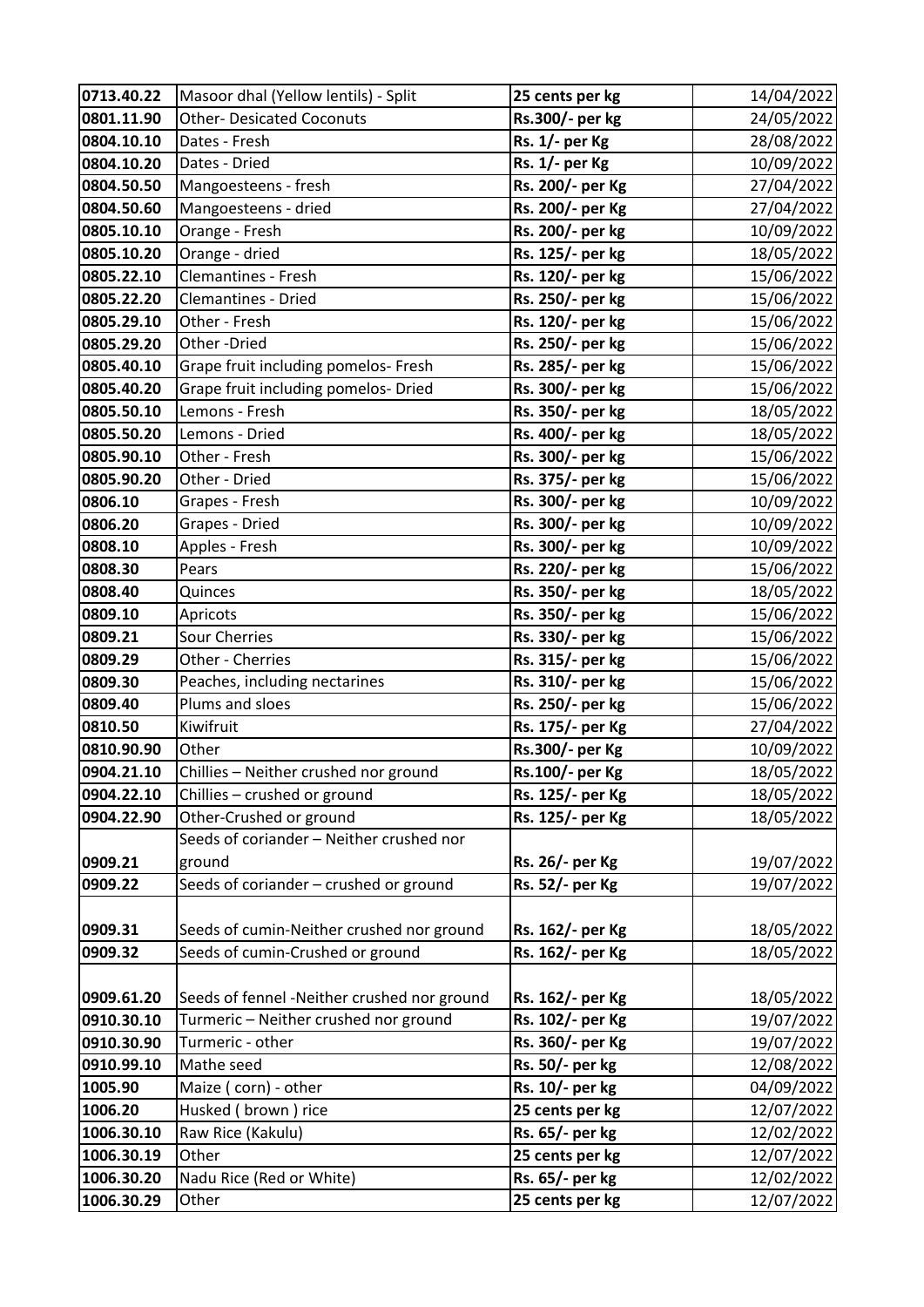| 1006.30.30 | Samba Rice (Red or White)                       | Rs. 65/- per kg    | 12/02/2022  |
|------------|-------------------------------------------------|--------------------|-------------|
| 1007.90    | other                                           | Rs. 10/- per kg    | 04/09/2022  |
| 1008.21.10 | Kurakkan (Eleusine coracana spp.)               | Rs. 70/- per Kg    | 04/03/2023  |
| 1008.21.90 | Other (Millet)                                  | Rs. 70/- per Kg    | 04/03/2023  |
| 1008.29.10 | Kurakkan (Eleusine coracana spp.)               | Rs. 70/- per Kg    | 04/03/2023  |
| 1008.29.90 | Other (Millet)                                  | Rs. 70/- per Kg    | 04/03/2023  |
| 1101.00.10 | <b>Wheat Flour</b>                              | <b>Duty Waiver</b> | Duty Waiver |
| 1102.90.20 | Kurakkan (Eleusine coracana spp.) flour         | Rs. 150/- per kg   | 12/08/2022  |
| 1106.10.10 | <b>Black gram flour</b>                         | Rs. 325/- per Kg   | 19/07/2022  |
| 1202.42    | <b>Ground Nut-Shelled</b>                       | Rs. 220/- per Kg   | 18/05/2022  |
| 1207.50    | Mustard seeds                                   | Rs. 62/- per kg    | 12/08/2022  |
| 1507.10    | Crude oil, whether or not degummed              | Rs. 250/- per Kg   | 15/06/2022  |
| 1507.90    | Other                                           | Rs. 275/- per Kg   | 15/06/2022  |
| 1511.10    | Crude oil                                       | Rs. 250/- per Kg   | 15/06/2022  |
|            | Serial fractions at room temperature (palm      |                    |             |
| 1511.90.10 | stearin)                                        | Rs. 250/- per Kg   | 15/06/2022  |
|            | Palm oil imported in packing of 210 l and       |                    |             |
| 1511.90.20 | below                                           | Rs. 275/- per Kg   | 15/06/2022  |
| 1511.90.30 | Crude palm olein                                | Rs. 255/- per Kg   | 15/06/2022  |
| 1511.90.90 | Other                                           | Rs. 275/- per Kg   | 15/06/2022  |
| 1512.11    | Crude oil                                       | Rs. 250/- per Kg   | 15/06/2022  |
| 1512.19    | Other                                           | Rs. 275/- per Kg   | 15/06/2022  |
| 1513.11.11 | Virgin coconut oil                              | Rs. 125/- per kg   | 15/06/2022  |
| 1513.11.19 | Other                                           | Rs. 125/- per kg   | 15/06/2022  |
| 1513.11.21 | Virgin coconut oil                              | Rs. 125/- per kg   | 15/06/2022  |
| 1513.11.29 | Other                                           | Rs. 125/- per kg   | 15/06/2022  |
| 1513.19.10 | In bulk                                         | Rs. 150/- per kg   | 15/06/2022  |
| 1513.19.90 | Other                                           | Rs. 150/- per kg   | 15/06/2022  |
| 1513.21    | Crude oil                                       | Rs. 250/- per Kg   | 15/06/2022  |
| 1513.29    | Other                                           | Rs. 275/- per Kg   | 15/06/2022  |
|            |                                                 |                    |             |
| 1516.20    | Vegetable fats and oils and their fractions     | Rs. 160/- per kg   | 15/06/2022  |
|            | Margarine, excluding liquid margarine, with fat |                    |             |
| 1517.10.30 | contents 80% or more                            | Rs. 650/- per Kg   | 18/05/2022  |
| 1517.10.90 | Other                                           | Rs. 650/- per Kg   | 18/05/2022  |
| 1517.90    | Other                                           | Rs. 200/- per kg   | 15/06/2022  |
| 1604.11    | Salmon                                          | Rs.100 per kg      | 18/05/2022  |
| 1604.12    | <b>Herrings</b>                                 | Rs.100 per kg      | 18/05/2022  |
| 1604.13    | Sardines, sardinella and brisling or sprats     | Rs.100 per kg      | 18/05/2022  |
| 1604.14    | Tunas, skipjack and bonito (Sarada spp.)        | Rs.100 per kg      | 18/05/2022  |
| 1604.15    | Mackerel                                        | Rs.100 per kg      | 18/05/2022  |
| 1604.16    | Anchovies                                       | Rs.100 per kg      | 18/05/2022  |
| 1604.17    | Eals                                            | Rs.100 per kg      | 18/05/2022  |
| 1604.19    | Other                                           | Rs.100 per kg      | 18/05/2022  |
| 1604.20    | Other prepared or preserved fish                | Rs.100 per kg      | 18/05/2022  |
| 1701.12    | Beet sugar                                      | 25 cents per kg    | 14/04/2022  |
|            |                                                 |                    |             |
| 1701.13    | Cane sugar-specified in Subheading Note 2       | 25 cents per kg    | 14/04/2022  |
| 1701.14    | Cane sugar-Other                                | 25 cents per kg    | 14/04/2022  |
| 1701.91.10 | Sugar                                           | 25 cents per kg    | 14/04/2022  |